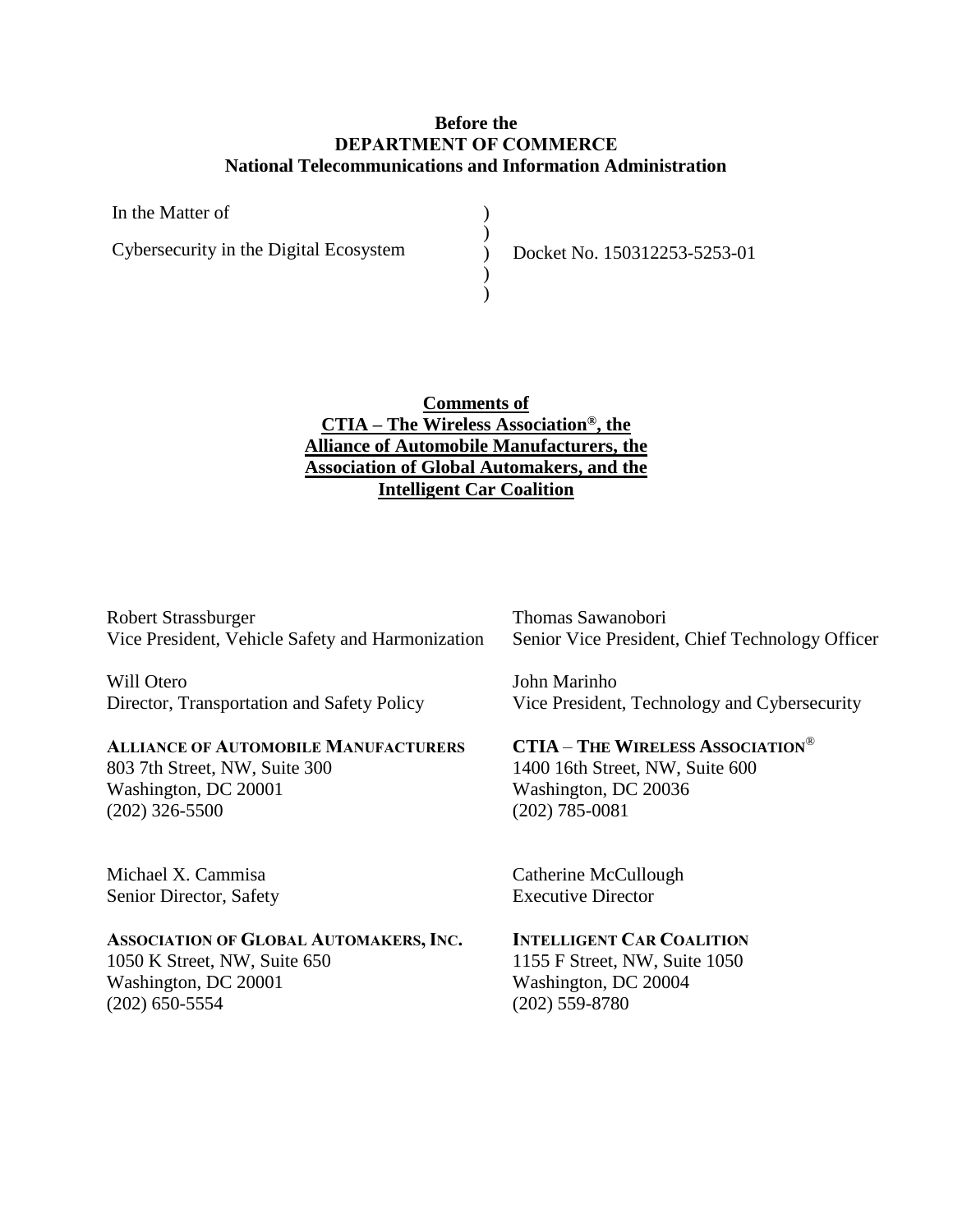# **TABLE OF CONTENTS**

| I.  |                                                               |                                                                           |  |  |
|-----|---------------------------------------------------------------|---------------------------------------------------------------------------|--|--|
| II. |                                                               | A MULTISTAKEHOLDER APPROACH THAT ENGAGES ALL RELEVANT                     |  |  |
|     | A.                                                            | The Multistakeholder Process Should Involve All Relevant Industry Sectors |  |  |
|     | <b>B.</b>                                                     | The Department of Commerce is Uniquely Suited to Convene These Various    |  |  |
| Ш.  | THE NIST CYBERSECURITY FRAMEWORK SHOULD SERVE AS THE BASIS    |                                                                           |  |  |
| IV. | IPTF SHOULD PRIORITIZE ISSUES THAT CAN READILY BE RESOLVED IN |                                                                           |  |  |
|     | 1.                                                            |                                                                           |  |  |
|     | 2.                                                            |                                                                           |  |  |
|     | 3.                                                            | Information sharing and analysis organization ("ISAO") use cases 13       |  |  |
|     | 4.                                                            | Training protocols for small and medium-sized organizations 15            |  |  |
|     | 5.                                                            |                                                                           |  |  |
|     | 6.                                                            |                                                                           |  |  |
| V.  |                                                               |                                                                           |  |  |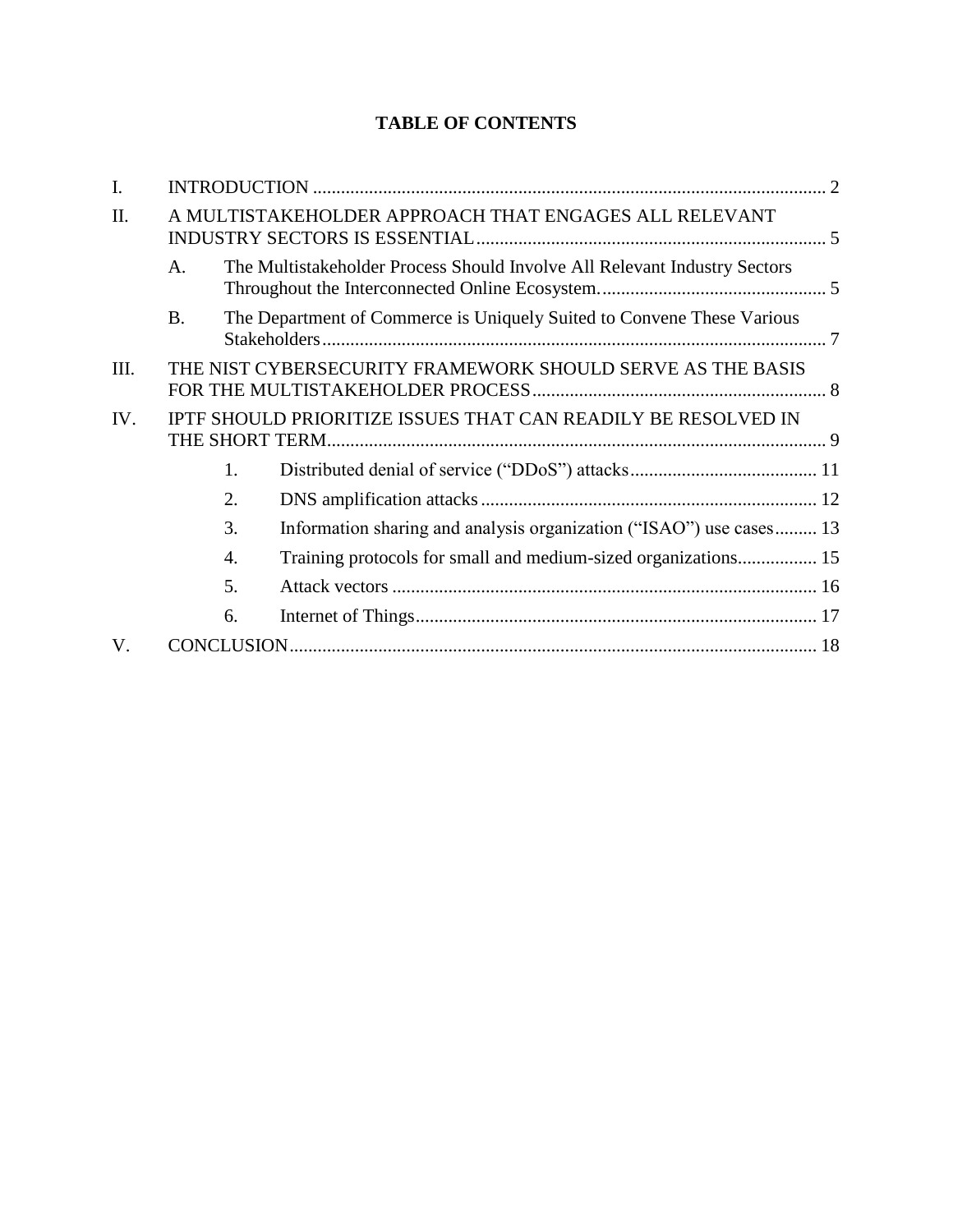## **Before the DEPARTMENT OF COMMERCE National Telecommunications and Information Administration**

In the Matter of Cybersecurity in the Digital Ecosystem )  $\begin{pmatrix} 1 \\ 2 \end{pmatrix}$ ) Docket No. 150312253-5253-01 ) )

# **Comments of CTIA – The Wireless Association®, the Alliance of Automobile Manufacturers, the Association of Global Automakers, and the Intelligent Car Coalition**

CTIA – The Wireless Association<sup>®</sup> ("CTIA"),<sup>1</sup> the Alliance of Automobile

Manufacturers,<sup>2</sup> the Association of Global Automakers,<sup>3</sup> and the Intelligent Car Coalition<sup>4</sup>

 $\overline{a}$ 

(collectively, the "Automotive Associations") welcome the opportunity to provide the following

 $1$  CTIA – The Wireless Association<sup>®</sup> is the international organization of the wireless communications industry for both wireless carriers and manufacturers. Membership in the organization covers Commercial Mobile Radio Service ("CMRS") providers and manufacturers, including cellular, Advanced Wireless Service, 700 MHz, broadband PCS, and ESMR, as well as providers and manufacturers of wireless data services and products.

<sup>&</sup>lt;sup>2</sup> The Alliance of Automobile Manufacturers is an association of 12 vehicle manufacturers, including BMW Group, FCA US LLC, Ford Motor Company, General Motors Company, Jaguar Land Rover, Mazda, Mercedes-Benz USA, Mitsubishi Motors, Porsche, Toyota, Volkswagen Group of America, and Volvo Cars North America. It is the leading advocacy group for the auto industry, representing over 70% of all car and light truck sales in the United States.

<sup>&</sup>lt;sup>3</sup> The Association of Global Automakers represents international motor vehicle manufacturers, original equipment suppliers, and other automotive-related trade associations. Its members include American Honda Motor Co., Aston Martin Lagonda of North America, Inc., Ferrari North America, Inc., Hyundai Motor America, Isuzu Motors America, Inc., Kia Motors America, Inc., Maserati North America, Inc., McLaren Automotive Ltd., Nissan North America, Inc., Subaru of America, Inc., Suzuki Motor of America, Inc., and Toyota Motor North America, Inc.

<sup>4</sup> The Intelligent Car Coalition is a group of telecommunications, automaker, and auto supplier stakeholders that articulates the benefits of connected car technologies and advocates for public policies that bring the innovations at the intersection of automotive and communications technologies to consumers. It is the only group in Washington, D.C. devoted exclusively to resolving policy on connected car issues.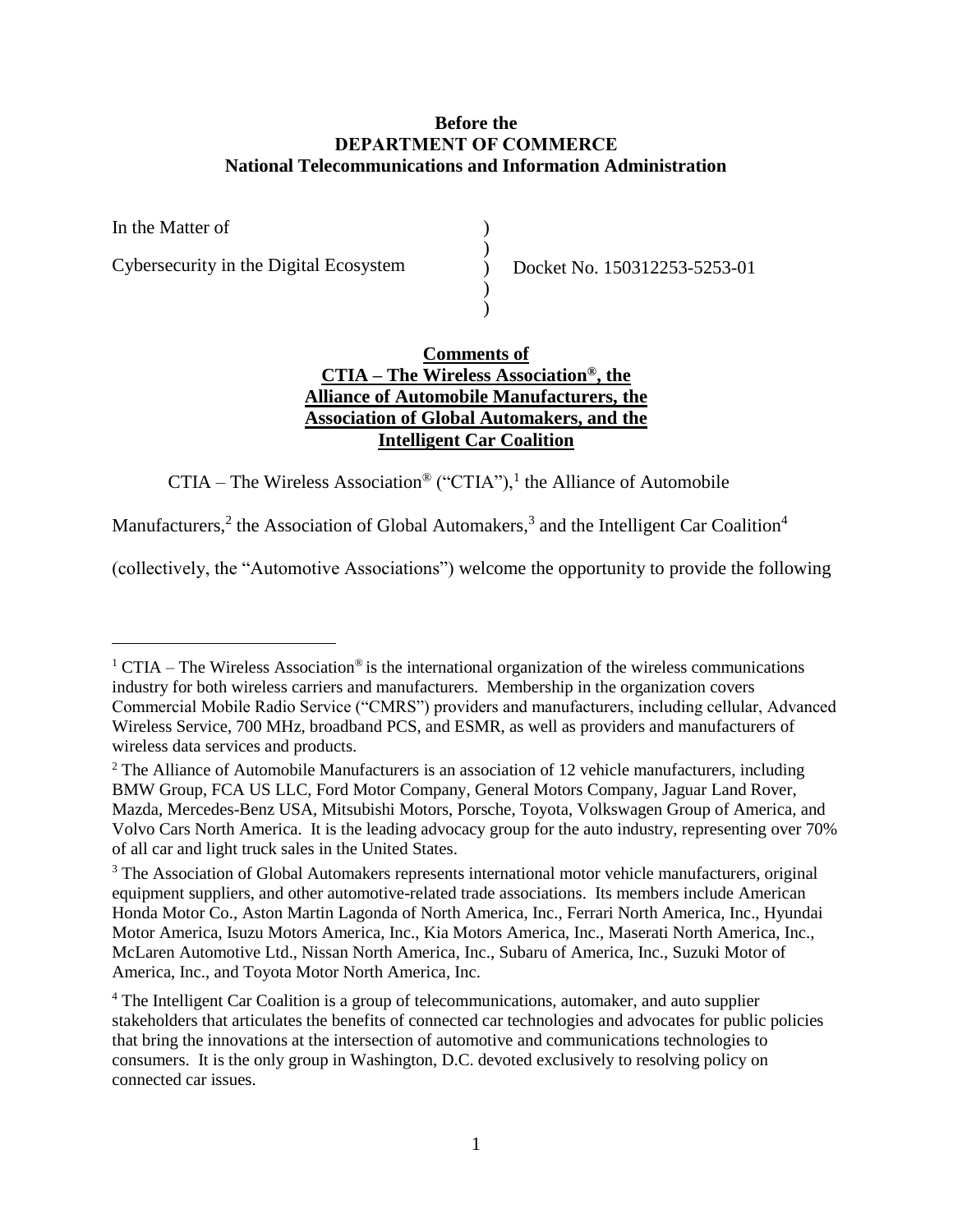comments in response to the Department of Commerce's Internet Policy Task Force ("IPTF") Request for Public Comment ("RFC") regarding cybersecurity issues facing the digital economy.<sup>5</sup>

### <span id="page-3-0"></span>**I. INTRODUCTION**

 $\overline{a}$ 

CTIA represents all contributors to the global wireless ecosystem, from manufacturers and carriers to software and application developers. Through collaboration and innovation, these contributors have led a mobile revolution that has transformed the global economy.

Wireless service providers and automakers operate in a cybersecurity threat environment that is dynamic and asymmetric. CTIA has worked for years with its members and policy makers to develop adaptive solutions to these security and technology challenges. As a result, the wireless industry has led the way on cybersecurity and is actively engaged through publicprivate partnerships in the U.S. and through international standards-setting bodies.

Automakers use various strategies to design and build safe and secure vehicles. These strategies include robust process standards for product development, extensive testing and validation, diagnostics, provision of fail-safe mechanisms, controlled network gateways, and controlled fleet tests on public roadways. Proprietary standards and practices are also used by individual vehicle manufacturers and were developed internally over many years. In many cases, automakers and suppliers converge over time on similar "best practices" to ensure robust system functionality in the field, and standards are then formalized by standards developing organizations ("SDOs"), including the Society of Automotive Engineers ("SAE"), the Institute of

<sup>5</sup> *See* Department of Commerce, *Stakeholder Engagement on Cybersecurity in the Digital Ecosystem*, 80 Fed. Reg. 14360 (Mar. 19, 2015) ("RFC"), *available at* http://www.ntia.doc.gov/files/ntia/publications/cybersecurity\_rfc\_03192015.pdf.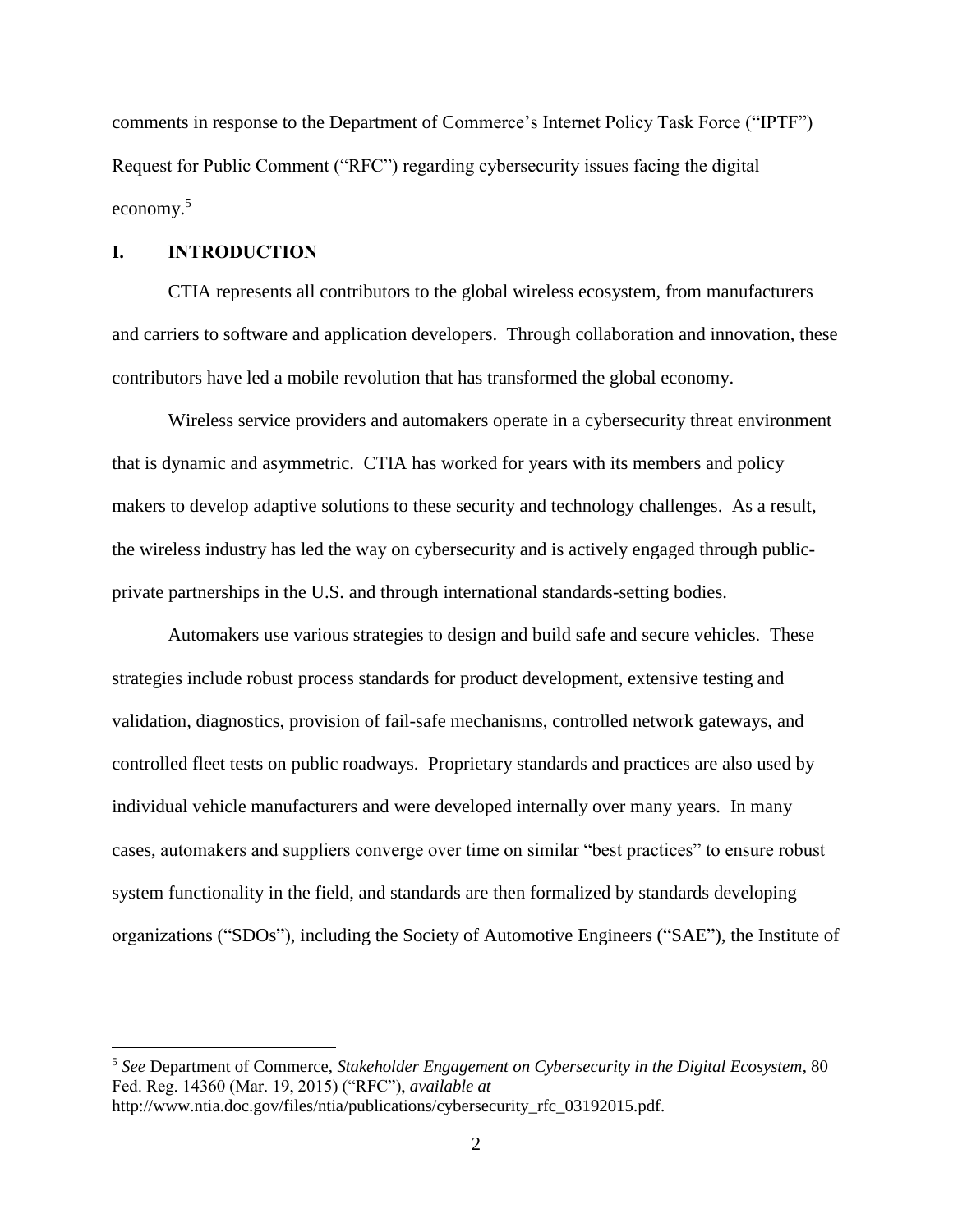Electrical and Electronics Engineers ("IEEE"), and the International Organization for Standardization ("ISO").

In addition, automakers are collaborating on two initiatives to further enhance auto industry practices and standards. First, automakers have developed consumer privacy protection principles.<sup>6</sup> Development of the principles reflects a major unified step in protecting personal information collected by vehicles. For the first time, the industry is working to adopt central principles to demonstrate a unified commitment to the responsible stewardship of information used to provide vehicle technologies and services. The establishment of these principles complements a second collective action by automakers to help ensure the security of vehiclegenerated data. In July 2014, automakers began collaborating on the creation of a voluntary center to share and analyze potential cyber-related threats and vulnerabilities in the automotive sector.<sup>7</sup> This effort represents yet another significant step forward in protecting data privacy and data security in the automotive industry

Cybersecurity threats are not limited to the wireless or automotive sectors, however. They affect the entire Internet ecosystem. No one actor or industry segment can act alone to prevent, detect, or mitigate these threats; all parts of the ecosystem must work together. IPTF's efforts in this regard are critical. CTIA and the Automotive Associations therefore strongly support IPTF's efforts and believe that the Department of Commerce is uniquely suited to convene representatives from industry sectors that have a significant role to play in

<sup>6</sup> Auto Alliance, "Privacy Principles for Vehicle Technologies and Services," http://www.autoalliance.org/?objectid=865F3AC0-68FD-11E4-866D000C296BA163.

<sup>7</sup> *See, e.g.*, Letter from the Alliance of Automobile Manufacturers, Inc. and the Association of Global Automakers to the National Highway Traffic Safety Administration, Docket No. NHTSA-2014-0071 (Oct. 16, 2014).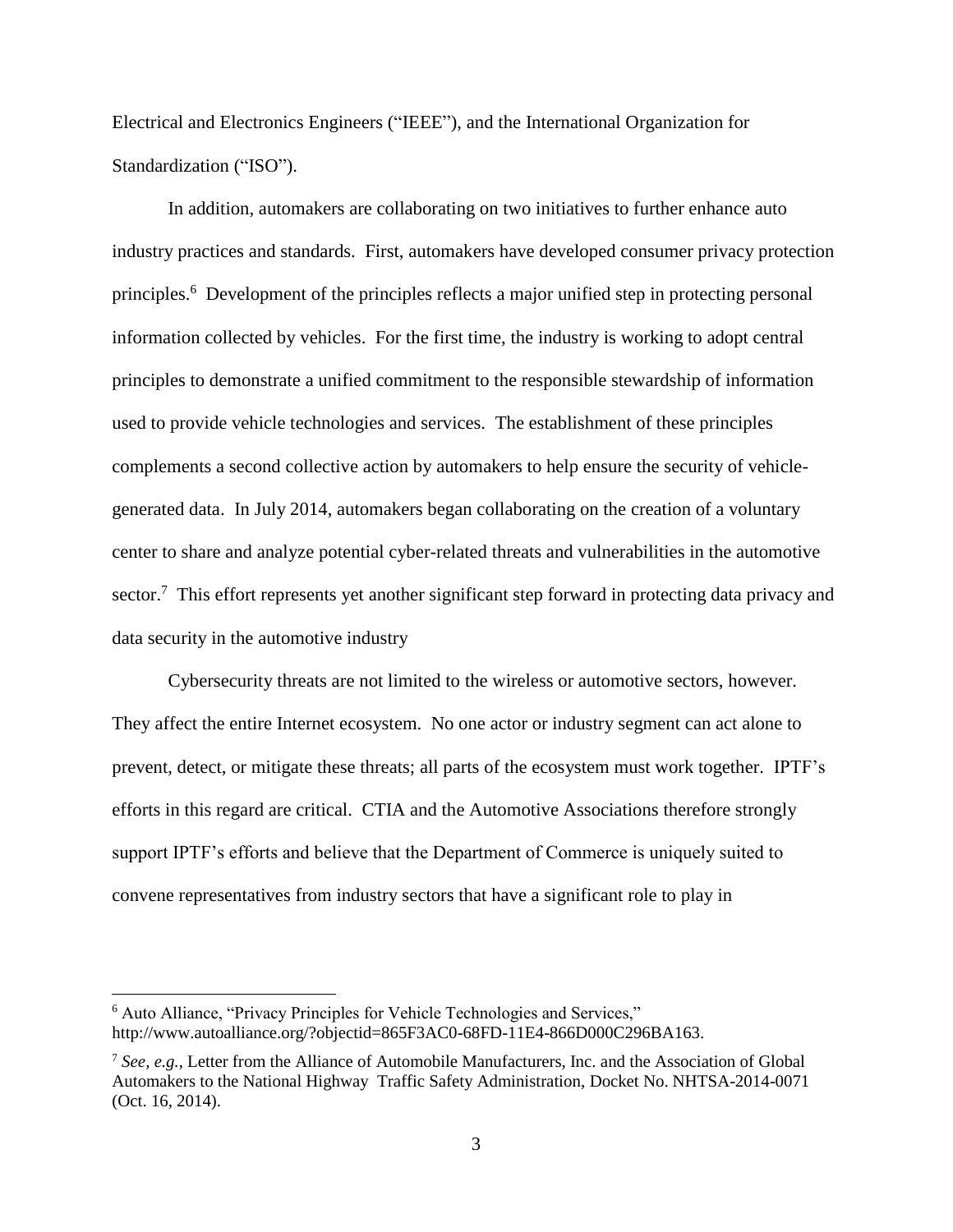cybersecurity, but that are not critical infrastructure companies that participated in the development of the NIST cybersecurity framework ("NIST Framework").

CTIA and the Automotive Associations recommend that IPTF use the same industry-led process that NIST used to facilitate the development of the NIST Framework as a model for an industry-led process to develop a comparable high-level, voluntary cybersecurity framework for the rest of the online ecosystem. The NIST Framework provides a useful template because it gives industry the flexibility to improve security and user trust while allowing innovation consistent with the RFC's goal of focusing on security challenges "where collaborative voluntary action between diverse actors can substantially improve security for everyone." 8

The communications industry participated in the development of the NIST Framework and in recent efforts to align cybersecurity guidelines and practices for the telecommunications sector with the NIST Framework. Those efforts were led by the Communications Security, Reliability and Interoperability Council ("CSRIC") IV, which is a voluntary, cooperative, *industry-led effort* with the FCC in the role of convener. CTIA and the Automotive Associations expect this industry-led, government-supported approach to allow them to strengthen their cybersecurity programs without impeding their business objectives or ability to innovate.

As described in the RFC, IPTF seeks comment on which cybersecurity-related topics could be best addressed by a consensus-based multistakeholder process to develop voluntary guidelines and practices for industry. As explained in detail below, CTIA and the Automotive Associations recommend that the process address both short-term and long-term issues, but it should first identify and focus on several short-term issues that can be resolved relatively easily.

 $8$  RFC at 5.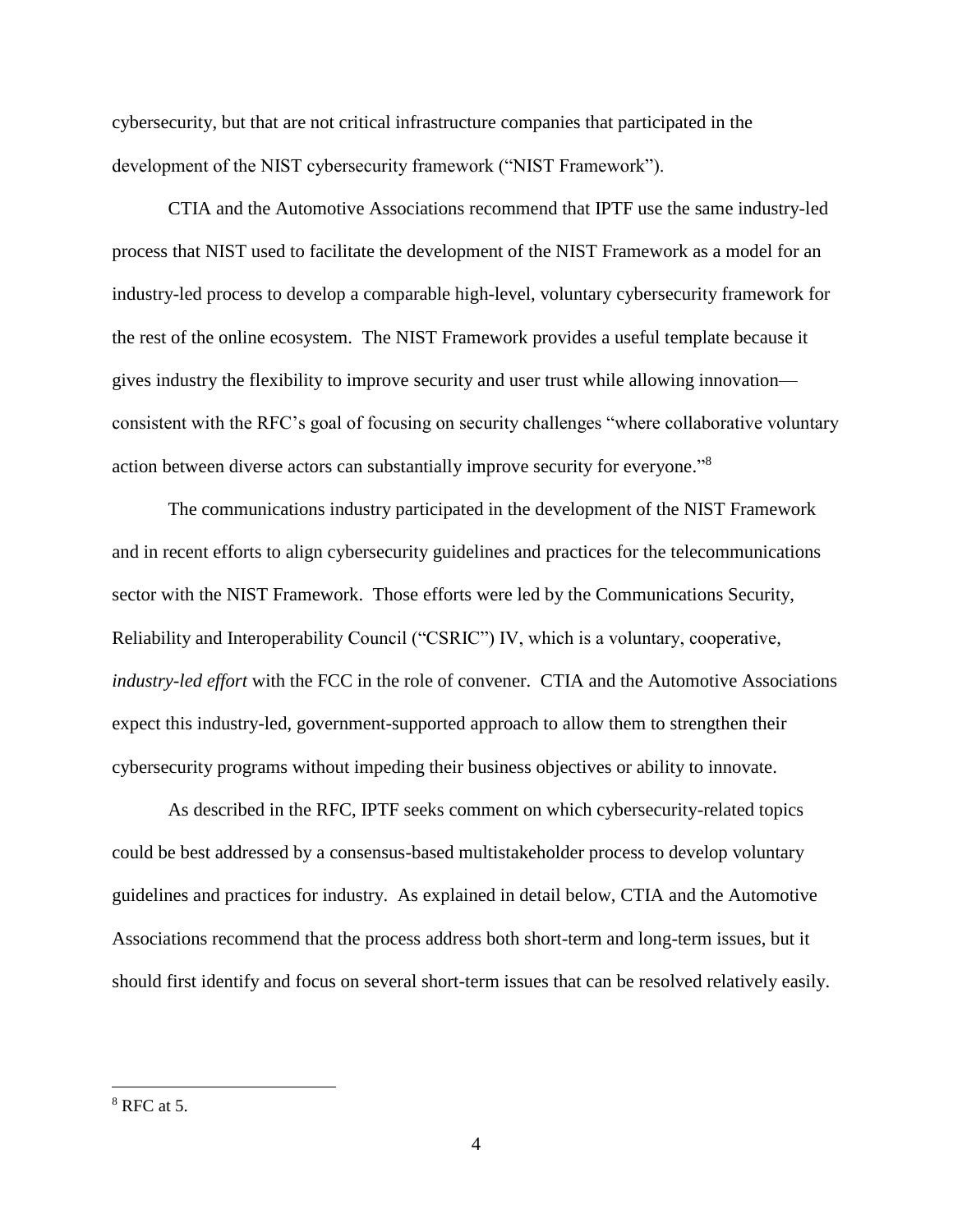By achieving early success on those issues, the multistakeholder effort will generate positive momentum and will lay a strong foundation from which to resolve the more complex challenges.

# <span id="page-6-1"></span><span id="page-6-0"></span>**II. A MULTISTAKEHOLDER APPROACH THAT ENGAGES ALL RELEVANT INDUSTRY SECTORS IS ESSENTIAL**

### **A. The Multistakeholder Process Should Involve All Relevant Industry Sectors Throughout the Interconnected Online Ecosystem.**

Any entity that has an online presence faces cybersecurity risks and is a potential victim of, and conduit for, cybersecurity threats. These threats, in turn, may pose risks to other entities connected to the network. All parts of the ecosystem, including software developers, search providers, retail and e-commerce sites, healthcare providers, and others, must work collectively to develop effective security solutions. Therefore, identifying and convening the essential participants at the outset should be IPTF's first objective.

Thus far, other cybersecurity initiatives have focused on a subset of industry sectors. For example, Executive Order 13636 focused on improving industry sectors that constitute "critical infrastructure."<sup>9</sup> Similarly, the FCC's CSRIC works on cybersecurity issues that affect the communications sector.<sup>10</sup> Those efforts have developed useful cybersecurity frameworks and guidelines for those industries. These efforts, however, did not include other important industry sectors, such as healthcare, finance, and retail, all of which have experienced serious cybersecurity incidents.

Several of the biggest and most recent harmful incidents occurred at companies that were not part of critical infrastructure. For instance, a health insurer, Anthem, Inc., announced earlier this year that it had suffered a data breach that affected nearly 80 million insureds, exposing their

<sup>9</sup> Executive Order 13636, *Improving Critical Infrastructure Cybersecurity* (Feb. 12, 2013), http://www.gpo.gov/fdsys/pkg/FR-2013-02-19/pdf/2013-03915.pdf.

<sup>10</sup> *See* Description of CSRIC, http://transition.fcc.gov/pshs/advisory/csric/.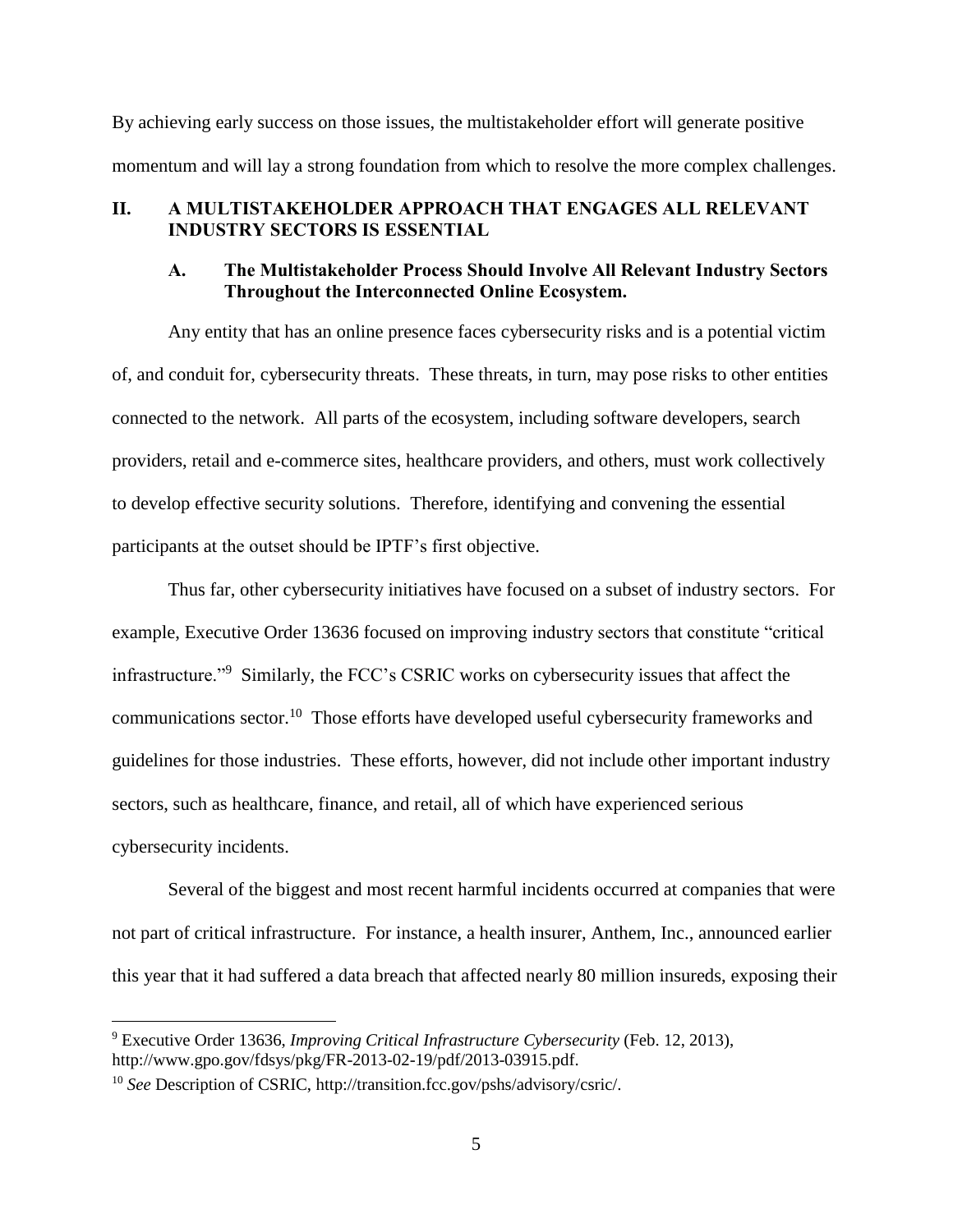names, birthdates, and Social Security Numbers.<sup>11</sup> Similarly, the data breach at Sony Pictures Entertainment in December 2014 exposed reams of sensitive data, including employees' health information, Social Security Numbers, dates of birth, and federal tax records, as well as proprietary company information.<sup>12</sup> Indeed, according to Verizon's 2015 Data Breach Investigations Report ("DBIR"), several industry sectors that experienced the largest numbers of security incidents and confirmed data losses last year were manufacturing, retail, professional services, and accommodations, none of which was addressed during the multistakeholder process to develop the NIST Framework.<sup>13</sup>

This new multistakeholder process gives IPTF an opportunity to close gaps in cybersecurity preparedness by engaging these other commercial sectors. The multistakeholder process can provide these sectors with an overarching framework and a common lexicon that will allow them to develop business-specific cybersecurity programs and communicate across industry sectors. This process will do more than bring previously unaddressed industry sectors into the fold, however. As the DBIR noted, "many subsectors in different industries actually share a closer threat profile than do subsectors in the same overall industry."<sup>14</sup> Therefore, not only will addressing the cybersecurity of non-critical infrastructure industry sectors improve cybersecurity protection across the network, it may also reveal unknown risks for critical

<sup>11</sup> *See* Charles Ornstein, *Health Data Breaches Sow Confusion, Frustration*, USA Today, Apr. 14, 2015, http://www.usatoday.com/story/money/2015/04/14/hacking-health-data-privacy/25597337/.

<sup>12</sup> *See Sony Breach May Have Exposed Employee Healthcare, Salary Data*, KrebsOnSecurity, Dec. 14, 2014, http://krebsonsecurity.com/2014/12/sony-breach-may-have-exposed-employee-healthcare-salarydata/.

<sup>13</sup> Verizon, 2015 Data Breach Investigations Report, at 3, http://www.verizonenterprise.com/DBIR/2015/. <sup>14</sup> *Id*. at 25.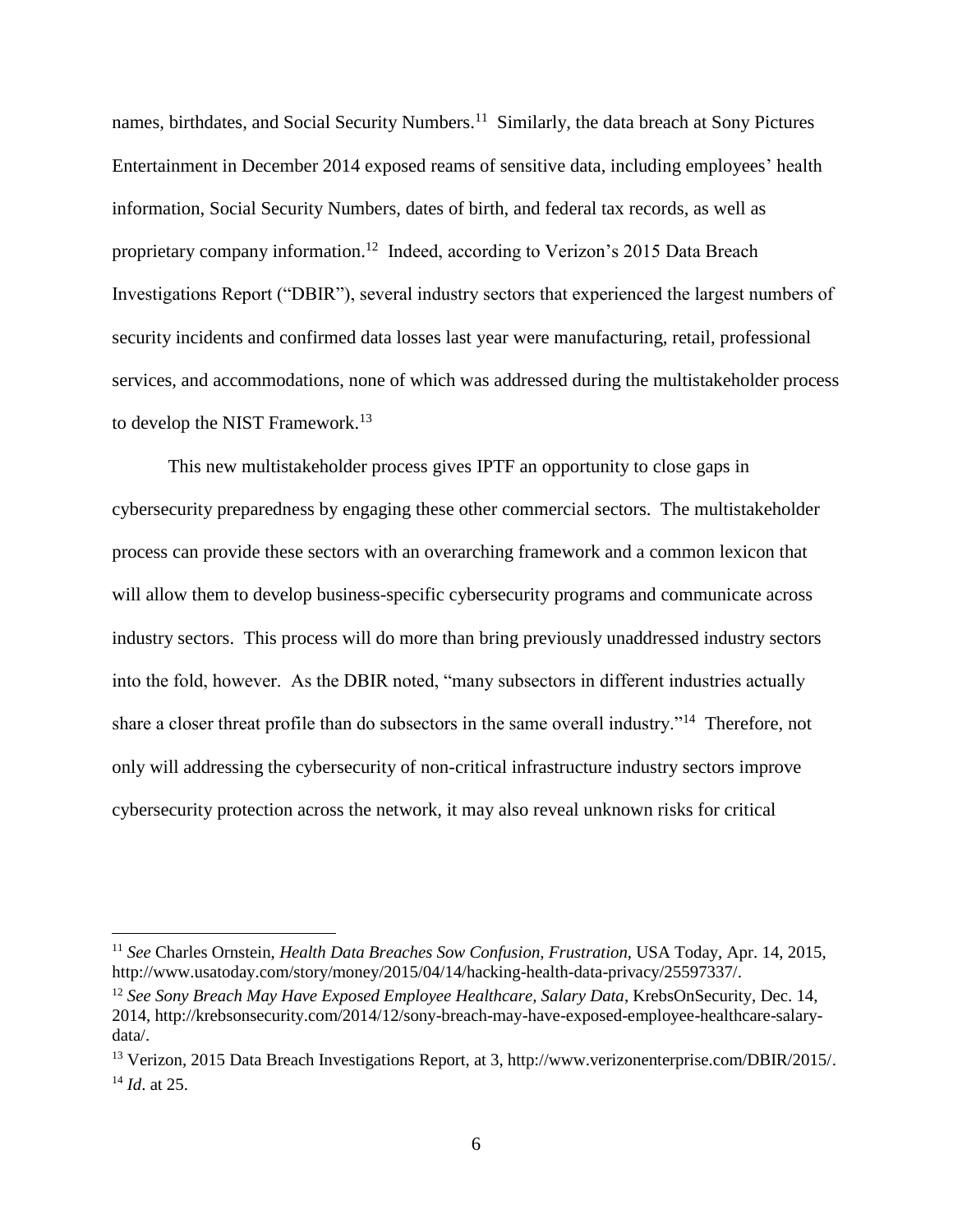infrastructure sectors, allowing critical infrastructure sectors to continue modifying and adapting their risk profiles.

# <span id="page-8-0"></span>**B. The Department of Commerce is Uniquely Suited to Convene These Various Stakeholders.**

Unlike other regulatory bodies that may have a role to play in developing cybersecurity guidelines for the specific sectors that they regulate, the Department of Commerce is uniquely suited to convene participants from a wide range of industries.<sup>15</sup> Indeed, the Department of Commerce has a history of successfully convening representatives from various industry sectors to find common ground on these issues.<sup>16</sup>

NTIA's association with the Internet Corporation for Assigned Names and Numbers ("ICANN") is particularly important. NTIA's experience with ICANN on issues such as Domain Name System ("DNS") security gives NTIA the credibility to address security issues, <sup>17</sup> and NTIA's history with ICANN gives it the ability to reach other entities in the IT sector that did not participate in the development of the NIST Framework.

<sup>&</sup>lt;sup>15</sup> For instance, as discussed earlier, the FCC has played an active role in working with industry through the CSRIC to transpose the NIST Framework into industry best practices for each subsector of the communications industry. Similarly, the National Highway Traffic Safety Administration ("NHTSA") has worked with the automotive industry to develop cybersecurity best practices and guidelines. *See*  NHTSA Automotive Cybersecurity Topics and Publications, http://www.regulations.gov/#!docketDetail;D=NHTSA-2014-0071.

<sup>&</sup>lt;sup>16</sup> The Department of Commerce's recent work through NIST with critical infrastructure industry representatives to develop the NIST Framework is an excellent example. Similarly, NTIA's participation in the multistakeholder processes to develop a voluntary code of conduct for the commercial use of facial recognition technology, and a voluntary code that enhances transparency in how companies that provide applications and interactive services for mobile devices handle personal data, demonstrate its success in this convener role.

<sup>17</sup> *See, e.g.*, Department of Commerce, National Telecommunications and Information Administration, *Enhancing the Security and Stability of the Internet's Domain Name and Addressing System*, 73 Fed. Reg. 197 (Oct. 9, 2008), http://www.ntia.doc.gov/files/ntia/publications/fr\_dnssec\_081009.pdf.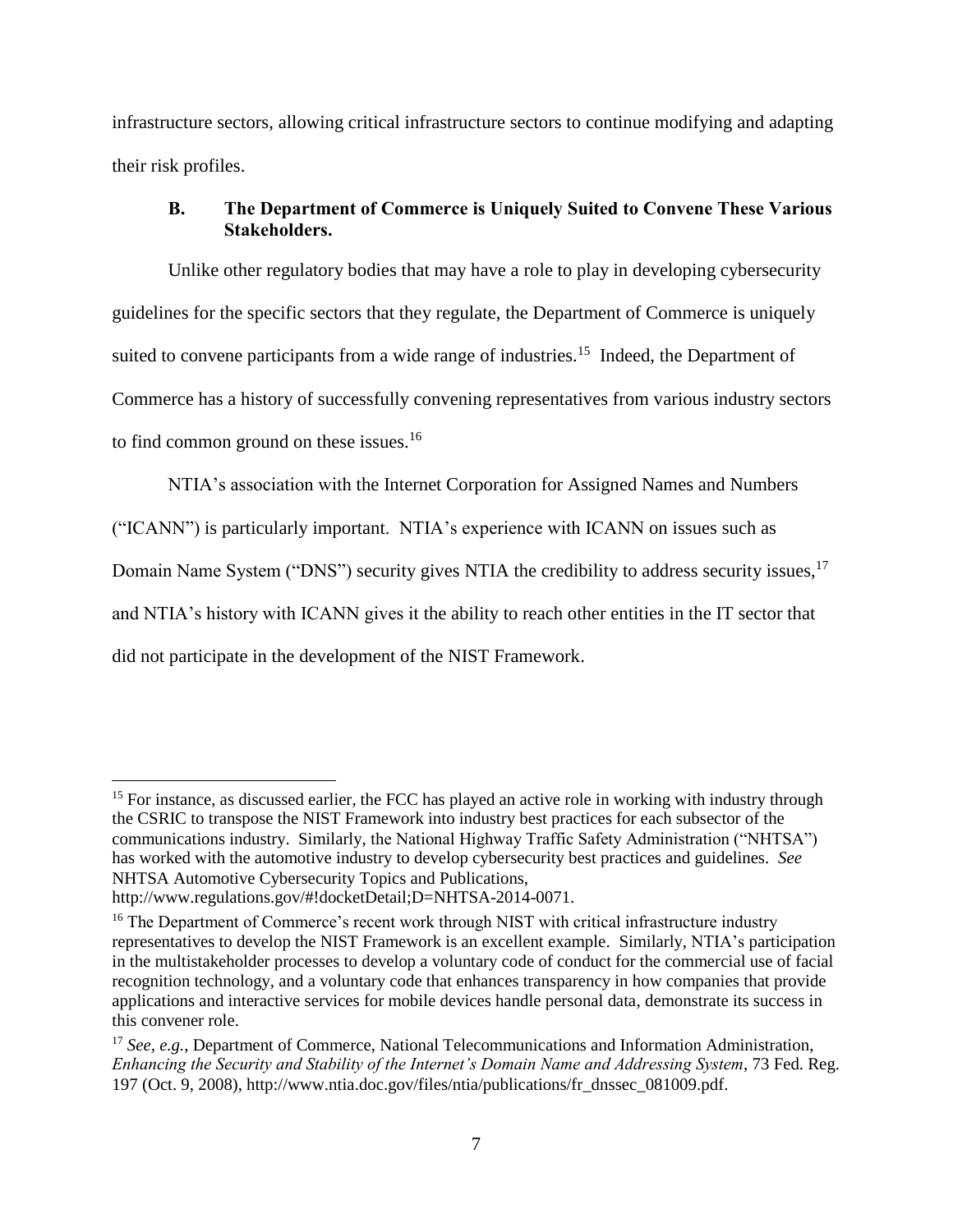Finally, unlike some other regulatory bodies, NTIA can consider global factors, which are critical given the borderless nature of cybersecurity threats.<sup>18</sup> Indeed, as the Government Accountability Office has noted, NTIA is "responsible for activities that can impact international efforts related to cyberspace security and governance."<sup>19</sup> As IPTF engages stakeholders, it should take into account the efforts of a number of national and global standard-setting groups that have played an important role in the global mobile ecosystem. IPTF can leverage the work that these groups have done in facilitating the development of a framework.

# <span id="page-9-0"></span>**III. THE NIST CYBERSECURITY FRAMEWORK SHOULD SERVE AS THE BASIS FOR THE MULTISTAKEHOLDER PROCESS**

Participants in the process to develop the NIST Framework—including the wireless industry—widely view that process as a successful example of a productive multistakeholder effort, in large part because industry led the effort. IPTF should take the same industry-led approach here. In particular, IPTF should use the same industry-led process that NIST used to facilitate the development of the NIST Framework as a model to facilitate the development of a comparable voluntary, risk-based and outcome-based approach to cybersecurity, rather than a prescriptive checklist of activities. Doing so would be consistent with the RFC's recognition that traditional regulation in this context is "difficult and inefficient" in light of the "pace of innovation in the highly dynamic digital ecosystem."<sup>20</sup>

A voluntary, flexible framework will enable entities to modify their approach to respond to threats as they evolve. Such a framework can scale, allowing entities to adapt their particular

<sup>18</sup> *See* White House, *Cyberspace Policy Review: Assuring a Trusted and Resilient Information and Communications Infrastructure* (May 29, 2009) (discussing the importance of global cooperation and involvement to develop technical standards and norms).

<sup>19</sup> Government Accountability Office, *United States Faces Challenges in Addressing Global Cybersecurity and Governance*, GAO-10-606 (July 2010) at 18, http://gao.gov/assets/310/308401.pdf.  $20$  RFC at 3.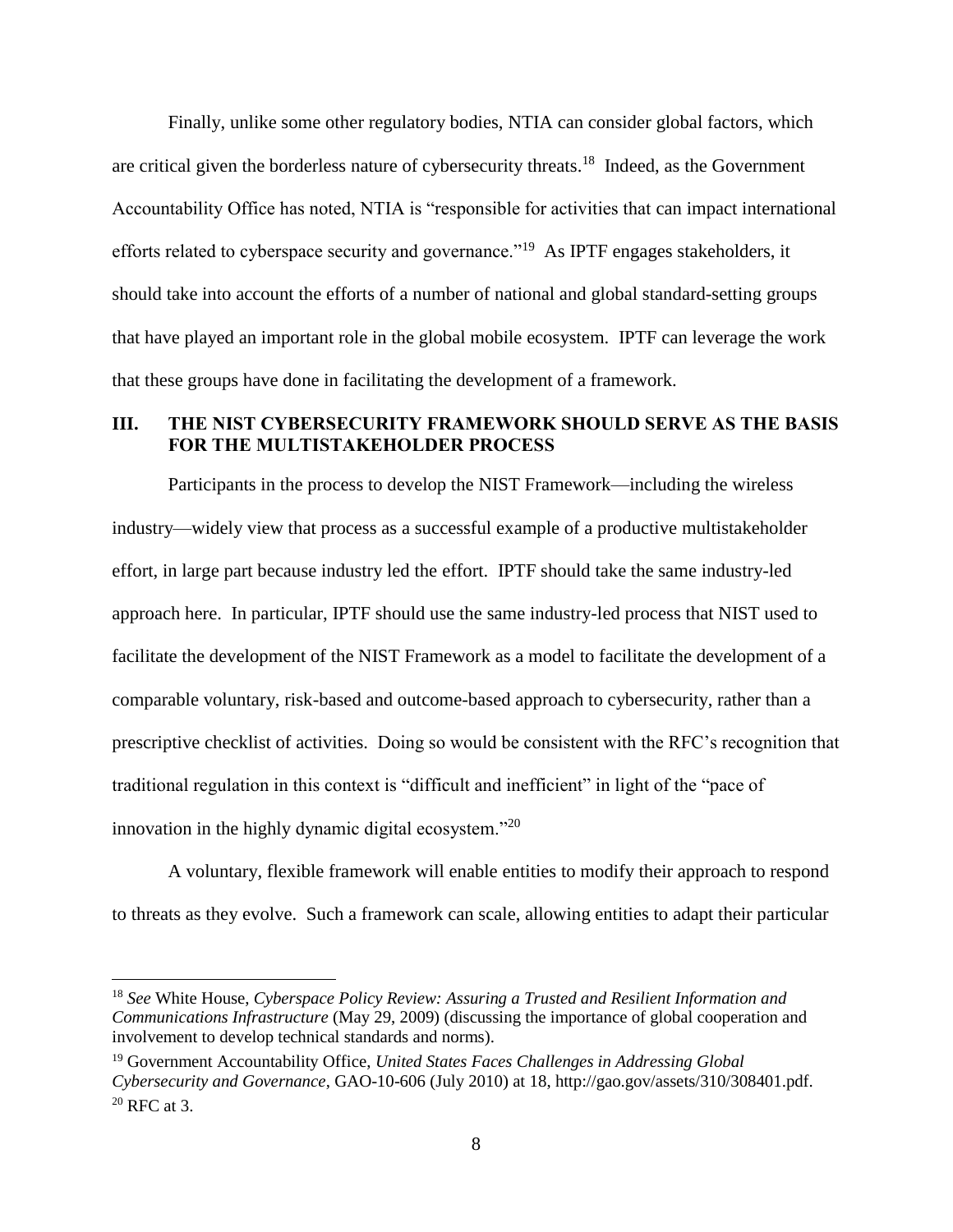cybersecurity efforts to fit their unique business models, infrastructure, and the assets they need to protect. The RFC rightly observes that such voluntary, coordinated action is preferable to prescriptive regulation, stating that "[i]n the digital ecosystem, the rapid pace of innovation often outstrips the ability of regulators to effectively administer key policy questions," and that "[o]pen, voluntary, and consensus-driven processes can work to safeguard the interests of all stakeholders while still allowing the digital economy to thrive."

CTIA members can attest to the value of this approach. As mentioned above, the communications sector used the NIST Framework in CSRIC IV, its most recent collaborative effort, to develop specific cybersecurity guidelines for five segments of the telecommunications industry: wireless, wireline, broadcast, cable, and satellite.<sup>21</sup> Each industry segment had different cybersecurity needs and methods for achieving their goals. The NIST Framework gave the industry enough flexibility to develop security programs that scale to meet each industry segment's unique needs. Likewise, use of a similar framework here that also is voluntary, riskand outcome-based, and flexible will produce the sort of "fair, voluntary, and stakeholderdriven" outcomes that the RFC envisions.

# <span id="page-10-0"></span>**IV. IPTF SHOULD PRIORITIZE ISSUES THAT CAN READILY BE RESOLVED IN THE SHORT TERM**

The RFC states that IPTF envisions a multistakeholder process that will address "discrete security challenges."<sup>22</sup> It then proceeds to identify some of those issues, while seeking comment on any that should be added to the list and, perhaps more to the point, on which challenges would be most amenable to resolution through the use of the proposed framework.<sup>23</sup> The RFC's

<sup>21</sup> *See* CSRIC, *Cybersecurity Risk Management and Best Practices Working Group 4: Final Report* (Mar. 2015), https://transition.fcc.gov/pshs/advisory/csric4/CSRIC\_IV\_WG4\_Final\_Report\_031815.pdf.  $22$  RFC at 5.

<sup>23</sup> *See generally id.* at 6-11.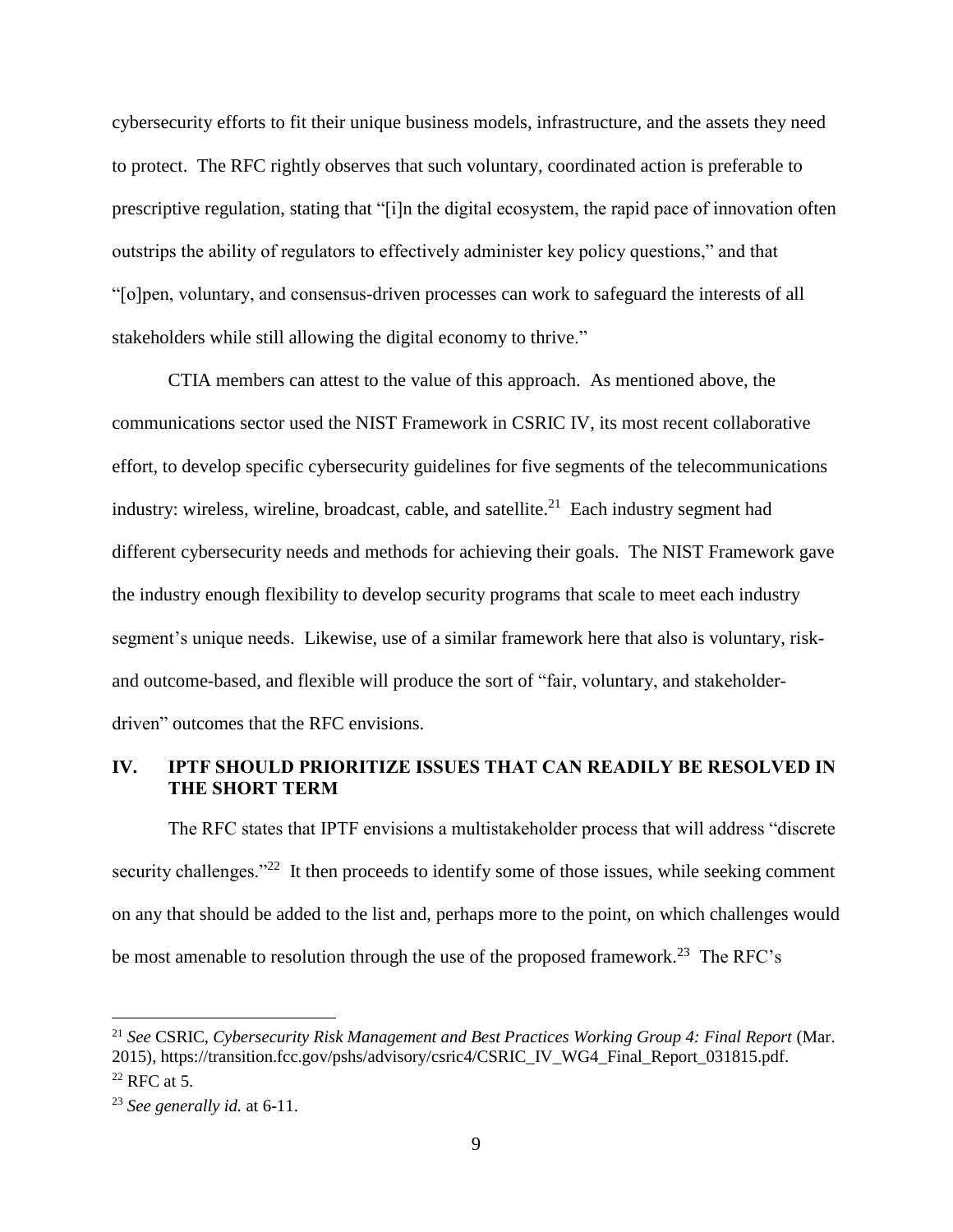lengthy recitation of possible issues and issue areas underscores that there is no shortage of cybersecurity issues that stakeholders must address—a list that is only likely to grow as further input is collected through this inquiry. Tackling all of them at once would not be practical or even advisable. Accordingly, some degree of prioritization is essential to ensure a manageable process and likely progress.

Fundamentally, CTIA and the Automotive Associations urge IPTF to conceptualize these various cybersecurity challenges in terms of what can be readily achieved in the short-term and what will require a longer timeframe. The objective is not to defer engaging in the more difficult and complex questions, but rather, to secure some early successes that will generate positive momentum to sustain the multistakeholder process as it progresses. This will lay the foundation for resolving the more complex challenges that will remain, such as global coordination and engagement, web security and consumer trust, and enabling markets and innovation. Indeed, these issues have deep roots and likely will require a multifaceted, time-intensive approach. To mention just one example, CTIA's in-house research reveals a gap between consumers' high awareness of the vulnerability of their mobile devices and the limited actions they generally take to protect themselves and their information.<sup>24</sup> Closing this gap between awareness and action will not occur overnight, but will instead require a persistent, long-term effort.

In the meantime, CTIA and the Automotive Associations suggest that IPTF focus initially on the following six areas. While this list is not necessarily exhaustive, it should illustrate the

<sup>24</sup> *See* CTIA, "Wireless Consumers are Aware of Cyberthreats and Know They Should Protect Themselves, Yet Many Don't," May 22, 2013 (press release) (summarizing Harris Interactive survey commissioned by CTIA), [http://www.ctia.org/resource-library/press-releases/archive/wireless-consumers](http://www.ctia.org/resource-library/press-releases/archive/wireless-consumers-cyberthreats-protect-themselves)[cyberthreats-protect-themselves;](http://www.ctia.org/resource-library/press-releases/archive/wireless-consumers-cyberthreats-protect-themselves) *see also* Mary Madden & Lee Rainie, "Americans' Attitudes About Privacy, Security, and Surveillance," *Pew Research Center: Internet, Science & Tech*, May 20, 2015, <http://www.pewinternet.org/2015/05/20/americans-attitudes-about-privacy-security-and-surveillance/> (describing similar survey results from the Pew Research Center).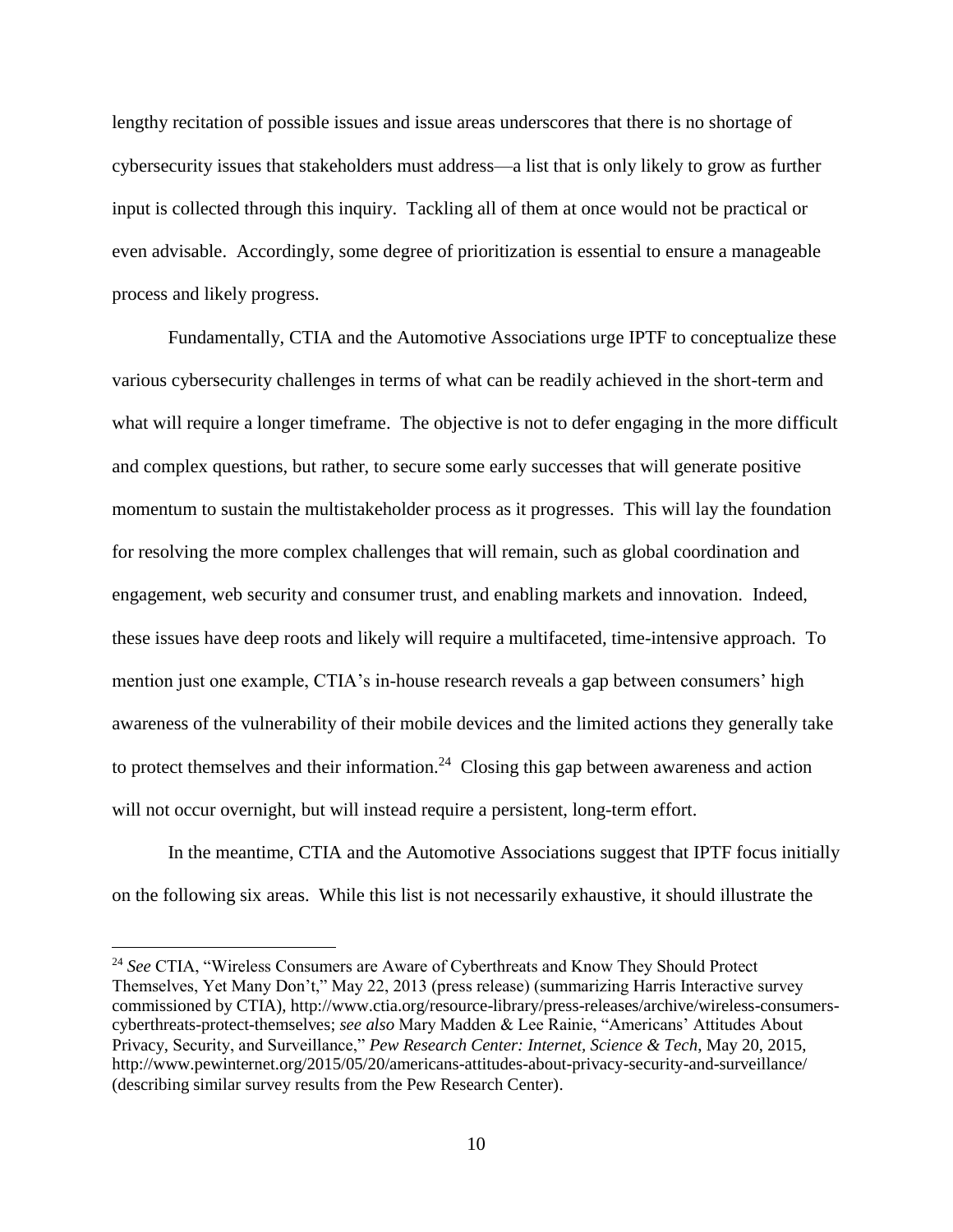extent to which the multistakeholder process could claim some quick victories that will instill confidence in the process going forward.<sup>25</sup> After such short-term objectives are met, the stakeholders can turn their attention to the long-term issues.

### **1. Distributed denial of service ("DDoS") attacks**

<span id="page-12-0"></span>Some industry participants—such as Symantec, Kaspersky Labs, and Trend Micro, among others—have done, or have reported on, extensive research regarding distributed denial of service ("DDoS") attacks. While these entities encourage companies to engage in advance preparation and develop anti-DDoS strategies, they also have recognized that DDoS attacks are difficult to stop entirely. Therefore, they have developed a good understanding of the most effective means of mitigating these attacks. Symantec, for instance, observes that while the use of techniques to address the risk of spoofing IP addresses will not completely eliminate DDoS attacks (since compromised servers and botnets could flood victims by using their real IP addresses), those techniques would make it harder for attackers to hide and would reduce the chances of amplification attacks.<sup>26</sup> In addition, Kaspersky Labs has devised solutions that require a connection channel between its cleaning centers (located on the Internet backbone) and a company's IT infrastructure, and it also has developed guidance regarding the choice of redirection methods to those channels (*i.e.*, Border Gateway Protocol (BGP) and DNS).<sup>27</sup> Others have noted the potential utility of combining a cloud-based anti-DDoS solution (which, by its

<sup>&</sup>lt;sup>25</sup> In other words, this list is not intended to exclude from consideration other objectives, such as the need to address weak passwords, that may also be within reach in the near term.

<sup>26</sup> *See* Candid Wueest, Symantec, "The continued rise of DDoS attacks," Oct. 21, 2014, at 22-23, *available at* http://www.symantec.com/content/en/us/enterprise/media/security\_response/whitepapers/thecontinued-rise-of-ddos-attacks.pdf.

<sup>&</sup>lt;sup>27</sup> See Kaspersky Labs, "Protecting your business against financial and reputational losses with Kaspersky DDoS Protection," at 5, *available at* [http://media.kaspersky.com/pdf/](http://media.kaspersky.com/pdf/%20Kaspersky_Lab_Whitepaper_Kaspersky_DDoS_Protection_final.pdf)  [Kaspersky\\_Lab\\_Whitepaper\\_Kaspersky\\_DDoS\\_Protection\\_final.pdf.](http://media.kaspersky.com/pdf/%20Kaspersky_Lab_Whitepaper_Kaspersky_DDoS_Protection_final.pdf)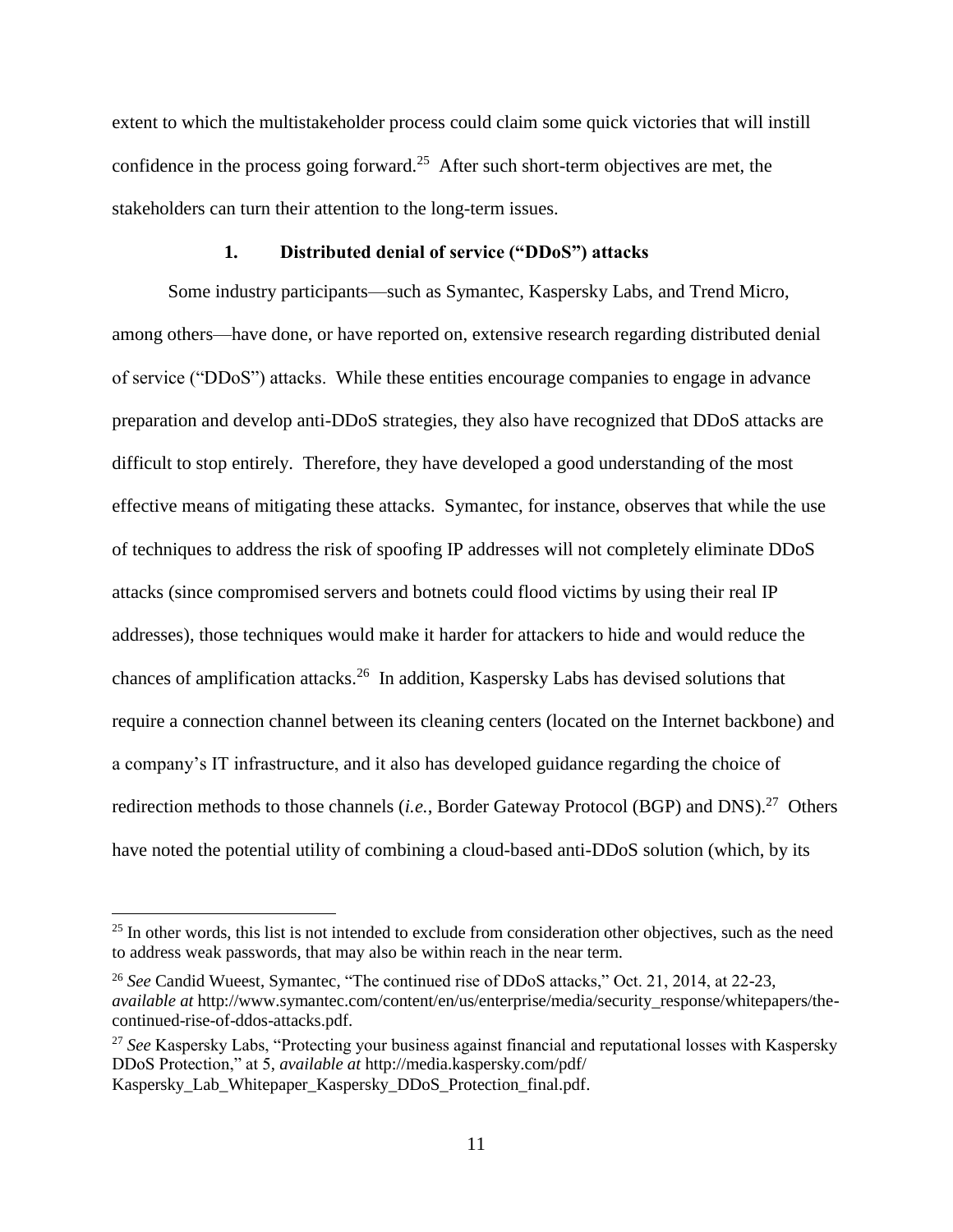nature, is a non-demand solution, such that human intervention is needed to make the decision to enable a cut-over to the anti-DDoS cloud provider) with an always-on, on-premises DDoS defense.<sup>28</sup>

However, as CTIA has discussed previously,  $2<sup>9</sup>$  and as the work of the security industry participants discussed above shows, some techniques for mitigating these attacks require collaboration with other players in the ecosystem, such as hosting providers. Indeed, DDoS attacks may largely originate from web hosting providers and large data centers. If hosting providers participated in the multistakeholder process, they could ensure that other stakeholders that tend to be reactive become proactive instead.

Thus, IPTF should reach out to hosting providers to enlist their participation in these efforts. While DDoS attacks are not necessarily the most critical cybersecurity threats, effective solutions are known and could readily be implemented. This would give the multistakeholder process an opportunity to show quick and substantial progress.

#### **2. DNS amplification attacks**

<span id="page-13-0"></span>Relatedly, IPTF should work proactively with hosting providers to address DNS amplification attacks, a popular form of DDoS attack that uses publicly accessible DNS servers to flood a target system with DNS response traffic. Industry has developed some means of detecting and addressing the effects of DNS amplification attacks—allowing entities, if nothing else, to reduce the number of servers that attackers can use to generate the large volumes of

<sup>28</sup> Stephen Gates, "Overcoming the DDoS Challenge in 2015," *CIO Review*,

http://symantec.cioreview.com/cxoinsight/overcoming-the-ddos-challenge-in-2015-nid-4884-cid-74.html. <sup>29</sup> Comments of CTIA – The Wireless Association<sup>®</sup>, Cybersecurity Working Group, DA 14-1066, FCC, at 24 (filed Sept. 26, 2014).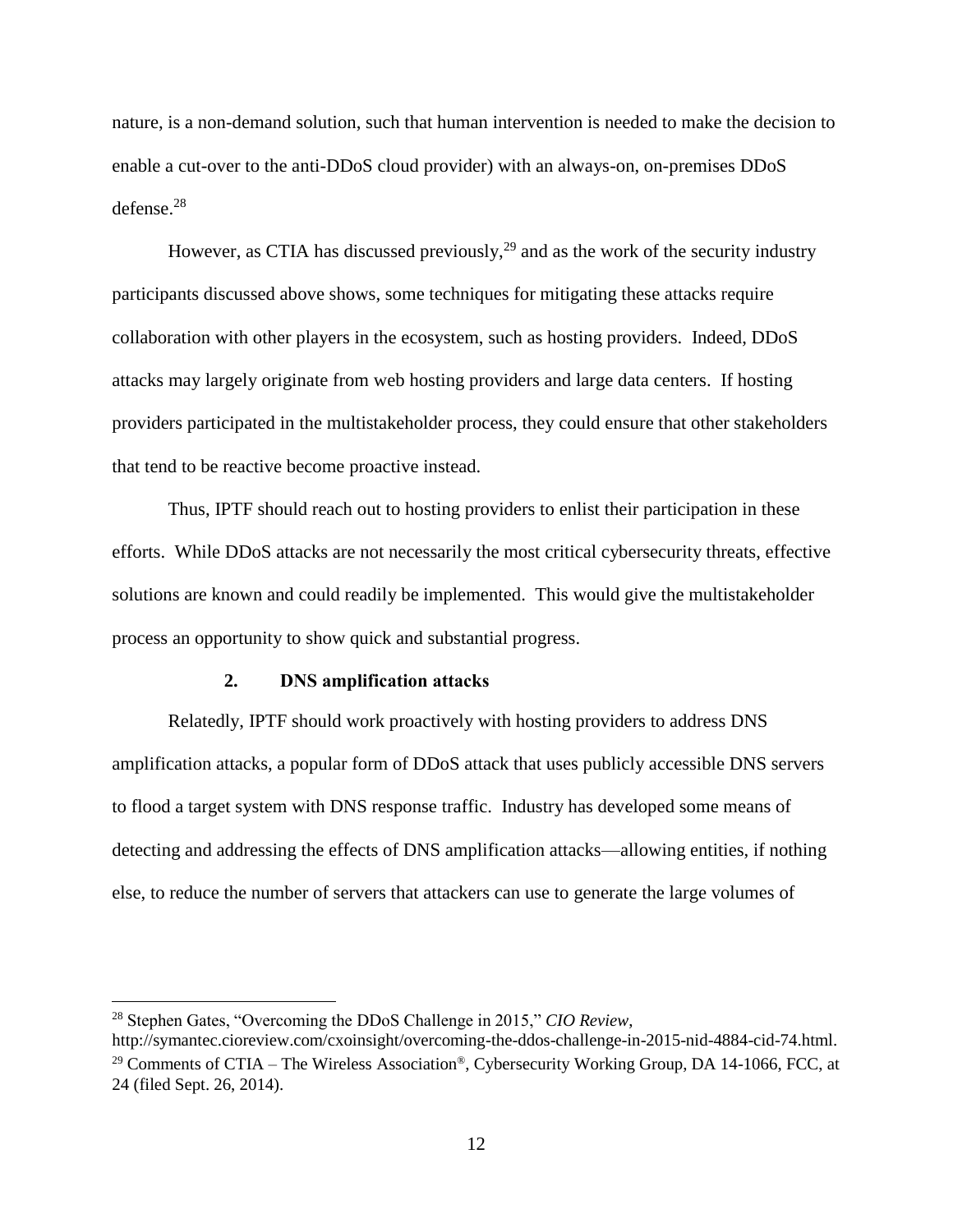traffic that these attacks require.<sup>30</sup> Engaging hosting providers in the near term to develop further methods of preventing and mitigating DNS amplification attacks would help other stakeholders, in all industry segments, to address this problem.

### **3. Information sharing and analysis organization ("ISAO") use cases**

<span id="page-14-0"></span>The sharing of threat intelligence indicators—not just between private sector entities and the government, but within the private sector itself—is a critical aspect of cybersecurity. Its importance cannot be overstated. Responding to the evolving threat environment requires companies to have access to the latest intelligence gathered by U.S. cybersecurity experts and the most innovative solutions. 31

The process of cyber information sharing is becoming more complex. As CTIA has described at length, there are a number of obstacles to effective information sharing, ranging from antitrust concerns to privacy restrictions, among others.<sup>32</sup> Meanwhile, the volume of threat information that is being shared (and that could be shared) is increasing and could become unmanageable. Information sharing therefore must become automated to allow for real-time mitigation, while protecting privacy (for example, through the removal of personally identifiable information) and maintaining other necessary safeguards. Some more sophisticated threats may require systems to elevate certain information-sharing decisions in some circumstances to allow human involvement. For these reasons, among others, CTIA has urged Congress to adopt

<sup>30</sup> *See, e.g.*, US-CERT, Alert (TA13-088A): DNS Amplification Attacks, May 29, 2013, https://www.uscert.gov/ncas/alerts/TA13-088A.

<sup>31</sup> *See* CTIA, *Today's Mobile Cybersecurity: Information Sharing*, Sept. 9, 2014, at 3 ("CTIA Information Sharing White Paper"), *available at* http://www.ctia.org/docs/default-source/default-documentlibrary/ctia\_informationsharing.pdf.

<sup>32</sup> *See, e.g.*, Comments of CTIA – The Wireless Association®, Guide to Cyber Threat Information Sharing (Draft), NIST Special Publication 800-150 (Draft), at 3-5 (filed Nov. 28, 2014) ("CTIA NIST Information Sharing Comments"); CTIA Information Sharing White Paper at 5.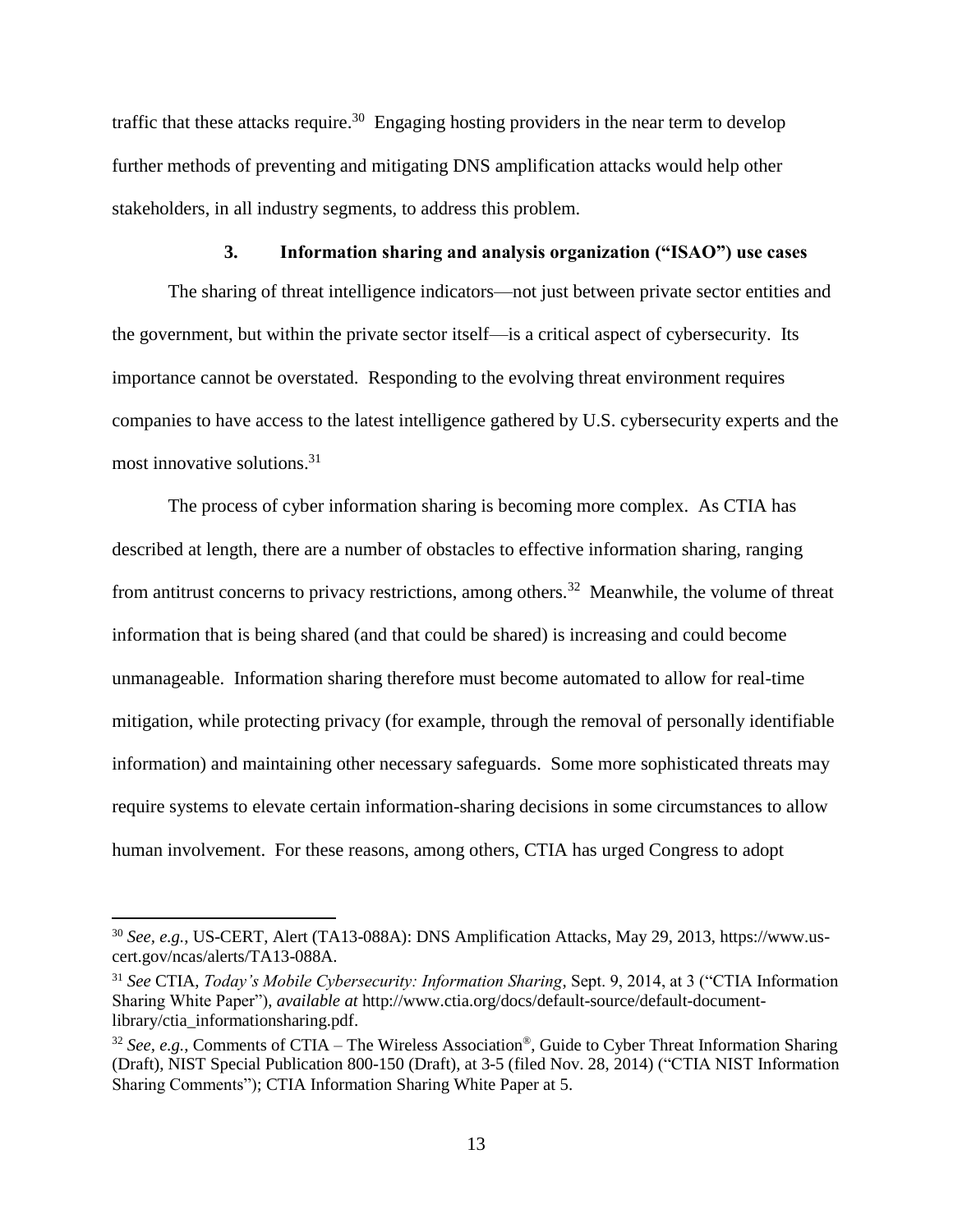cybersecurity information sharing legislation to provide legal certainty and enable real-time, information sharing capabilities.<sup>33</sup> For instance, the Cyber Intelligence Sharing and Protection Act ("CISPA") and Protecting Cyber Networks Act ("PCNA"), both of which remain pending, would alleviate many of the current impediments to information sharing and improve communication between players in the Internet ecosystem and the federal government.<sup>34</sup>

Notwithstanding these various challenges, carriers have developed effective mechanisms for information sharing in a trusted setting. As CTIA has described previously, CTIA's members have cultivated a variety of information-sharing organizations and relationships, facilitating both formal and informal information-sharing activities among a number of entities within the ecosystem.<sup>35</sup> However, other industry sectors—especially those, such as the retail sector, that have faced a disproportionate number of cyber threats—may not have had the same opportunities to share information, leaving them without analogous processes or comparable experience regarding the most effective ways to exchange threat information.

Closing such knowledge gaps is critical. Developing a small number of use cases based on the anticipated DHS standard for real-time automated information sharing will equip a range of entities across industry sectors with access to information sharing tools and strategies. Stakeholders can develop these use cases without first addressing the other obstacles to information sharing noted above. These use cases may provide entities with a trusted environment within which to share information, while stakeholders continue to address and attempt to resolve the policy and legal issues that can inhibit information sharing.

<sup>33</sup> *See, e.g.*, CTIA Information Sharing White Paper at 16.

<sup>34</sup> *See, e.g.*, *id.*

<sup>35</sup> *See, e.g.*, CTIA NIST Information Sharing Comments at 5-6 (describing current information-sharing activities); CTIA Information Sharing White Paper at 9 (describing advances in information sharing during the last decade).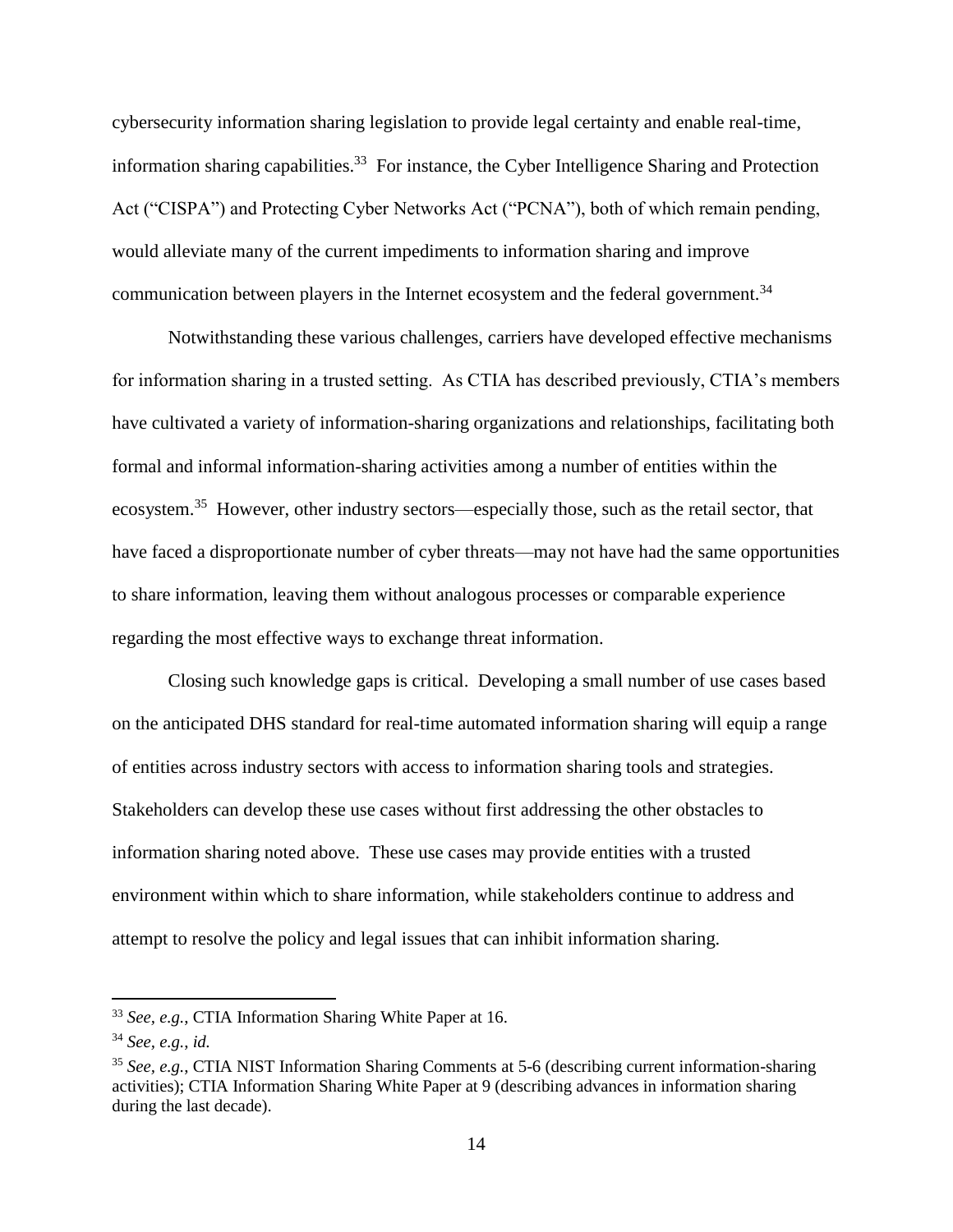#### **4. Training protocols for small and medium-sized organizations**

<span id="page-16-0"></span>As discussed above, all sectors of the economy must work together to address cybersecurity. This will require collaboration among all of the diverse entities that comprise the ecosystem. As NIST has recognized (and as CTIA and other trade groups have explained as well), these include organizations of different sizes with varying amounts of resources and internal expertise relevant to cybersecurity issues.<sup>36</sup> The NIST Framework thus properly does not seek to impose a one-size-fits-all solution. Instead, it offers a framework that can be scaled to a particular company's needs.

To further account for and address differences in how organizations of different sizes manage cybersecurity issues, IPTF should prioritize training that is oriented toward smaller and medium-sized organizations that may require additional guidance. Unlike large organizations, small and medium-sized organizations generally lack the resources to understand and address cybersecurity concerns as fully as is necessary in this complex and challenging environment. Thus, IPTF should focus in the near-term on curing the relative disadvantage that smaller and medium-sized organizations have in this area to ensure that all organizations are on equal footing. Closing that gap likely will require a multi-pronged approach, but a good first step would be to leverage the experience accumulated to date to develop and implement training protocols that highlight key issues and concerns. Such mechanisms and protocols could be made available online and/or through a series of regional workshops,  $37$  depending on the nature of the

<sup>36</sup> *See, e.g.*, Comments of CTIA – The Wireless Association®, the National Cable & Telecommunications Association, and US Telecom, Docket No. 130909789-3789-01, at 10 (filed Dec. 13, 2013).

<sup>&</sup>lt;sup>37</sup> RFC at 12 (asking whether certain cybersecurity issues would be better served by a single workshop or event rather than a longer process).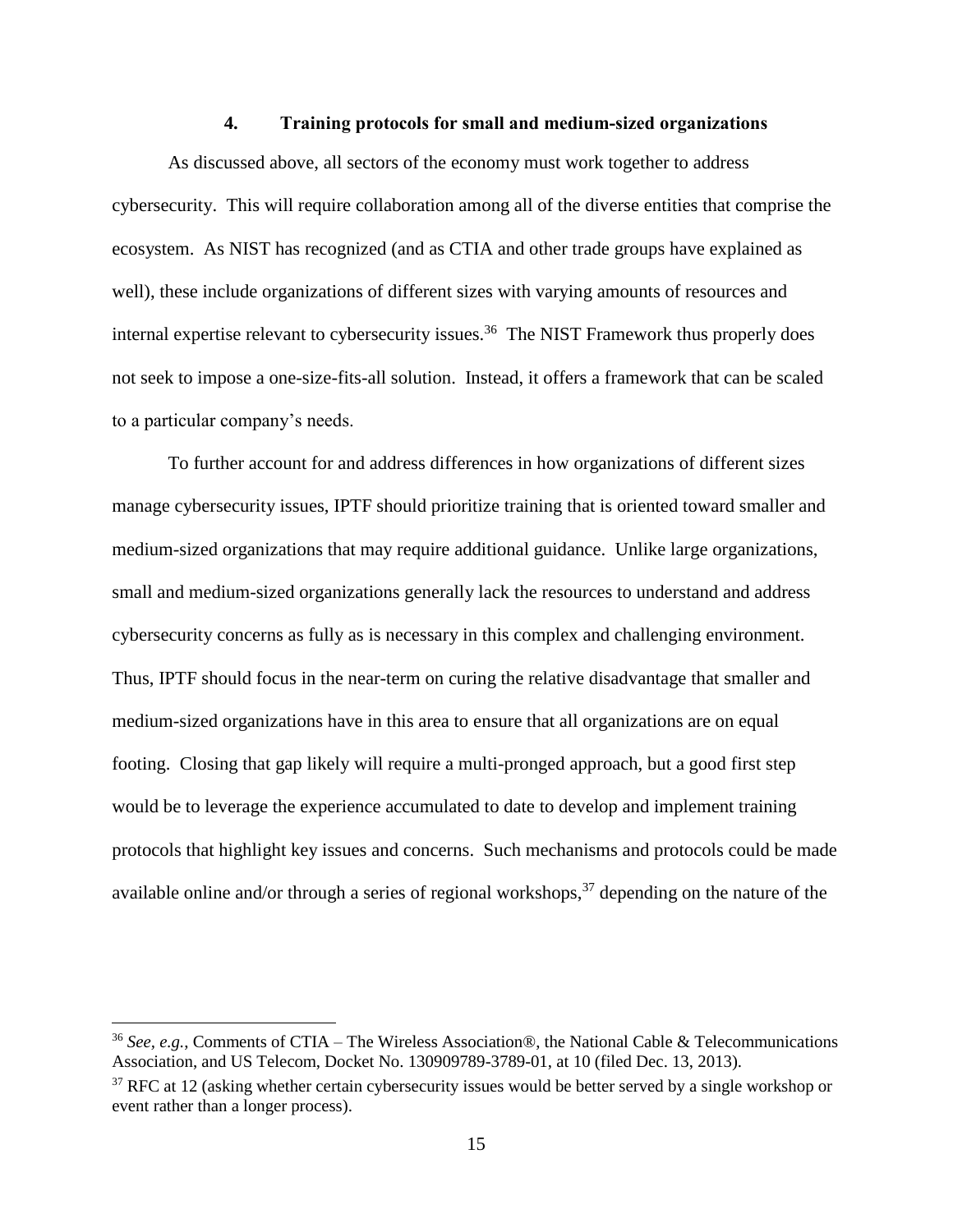training mechanism and on what method of access to this information proves to be most convenient for those that most need it.

#### **5. Attack vectors**

<span id="page-17-0"></span>Cybersecurity responses tend to be reactive. Yet there is a growing awareness that future success in this area depends on a collective shift toward a more proactive approach. As NIST itself has recognized, "An organization should move from informal, ad hoc, reactive cybersecurity approaches where the organization operates in isolation to formal, repeatable, adaptive, proactive, risk-informed practices where the organization coordinates and collaborates with partners; such an approach is described in the Cybersecurity Framework."<sup>38</sup>

In order to become more proactive, entities will have to understand *in advance* what their points of vulnerability are and what types of threats they face. By better understanding threat trends and their evolution, entities will be able to anticipate and get ahead of problems before they suffer an attack. Today, for example, data breaches that commonly occur on point-of-sale ("POS") machines are a common and well-publicized problem, spurring industry to develop ways to determine the causes of those breaches and prevent them from occurring (or recurring). But after such machines are secure, cyber threats will migrate elsewhere, and new security solutions will be necessary. An optimal approach to cybersecurity will ensure that industry detects those future threats before they cause harm, rather than after damage has occurred.

The ability to anticipate problems is particularly important in connection with advanced persistent threats ("APTs"), which gain access to a network by combining different attack tools and vectors such as spear-phishing (whereby a malicious email or link is sent to specific individuals within an organization) and SQL injection (whereby an SQL query is inserted in an

<sup>38</sup> NIST, *Guide to Cyber Threat Information Sharing (Draft)*, Oct. 2014, at 19.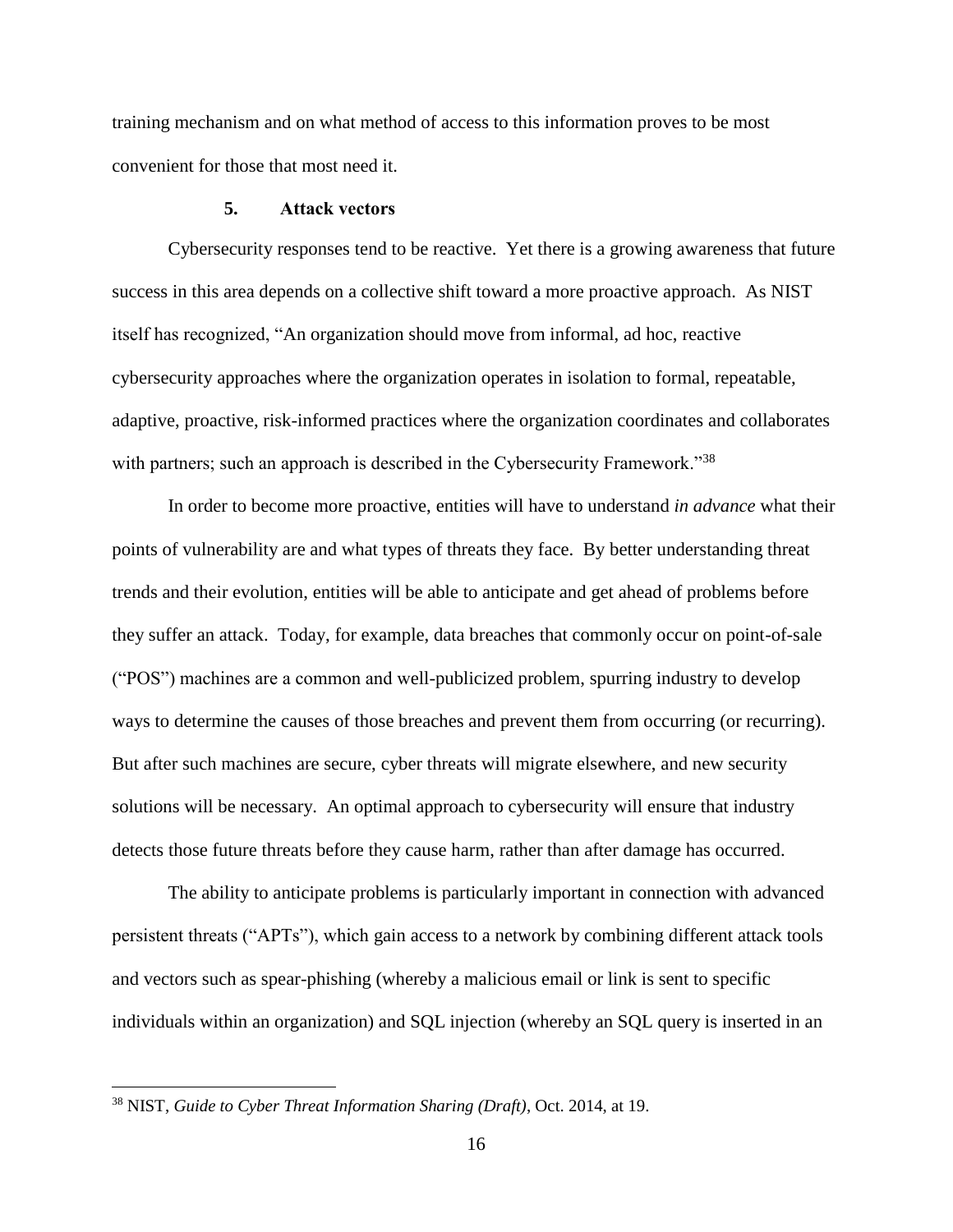application to, among other things, read sensitive data). State actors often are responsible for these kinds of attacks. Such entities often have access to substantial resources, which in conjunction with certain factors—such as the degree of sophistication of the attack and the nature of the target, among other considerations—may heighten the need for assistance from the U.S. government.

IPTF thus should focus on developing processes that will facilitate education about threat trends and their evolution. It should consider establishing a trusted environment in which information about these threats can be shared without risk of liability or disclosure. These education sessions could take place sector-by-sector or within certain communities of interest to ensure joint participation by industries that are often integrated, such as the financial and telecommunications sectors. They could also involve a combination of informal and formal sessions, including workshops, as the RFC suggests, provided that the high-level conclusions ultimately are elevated to the broader multistakeholder level.<sup>39</sup>

#### **6. Internet of Things**

<span id="page-18-0"></span>The Internet of Things ("IoT") is growing at a staggering rate and will involve ubiquitous connectivity, automated data sharing, and interoperability between and among a large number of vertical sectors, a range of platforms, device formats, and services. The IoT holds tremendous promise and potential to improve economic productivity, individual well-being, and energy efficiency. For instance, through wireless technology, connected cars will communicate with each another and with transportation infrastructure to improve safety, conserve energy, and ease

<sup>39</sup> *See, e.g.*, RFC at 12.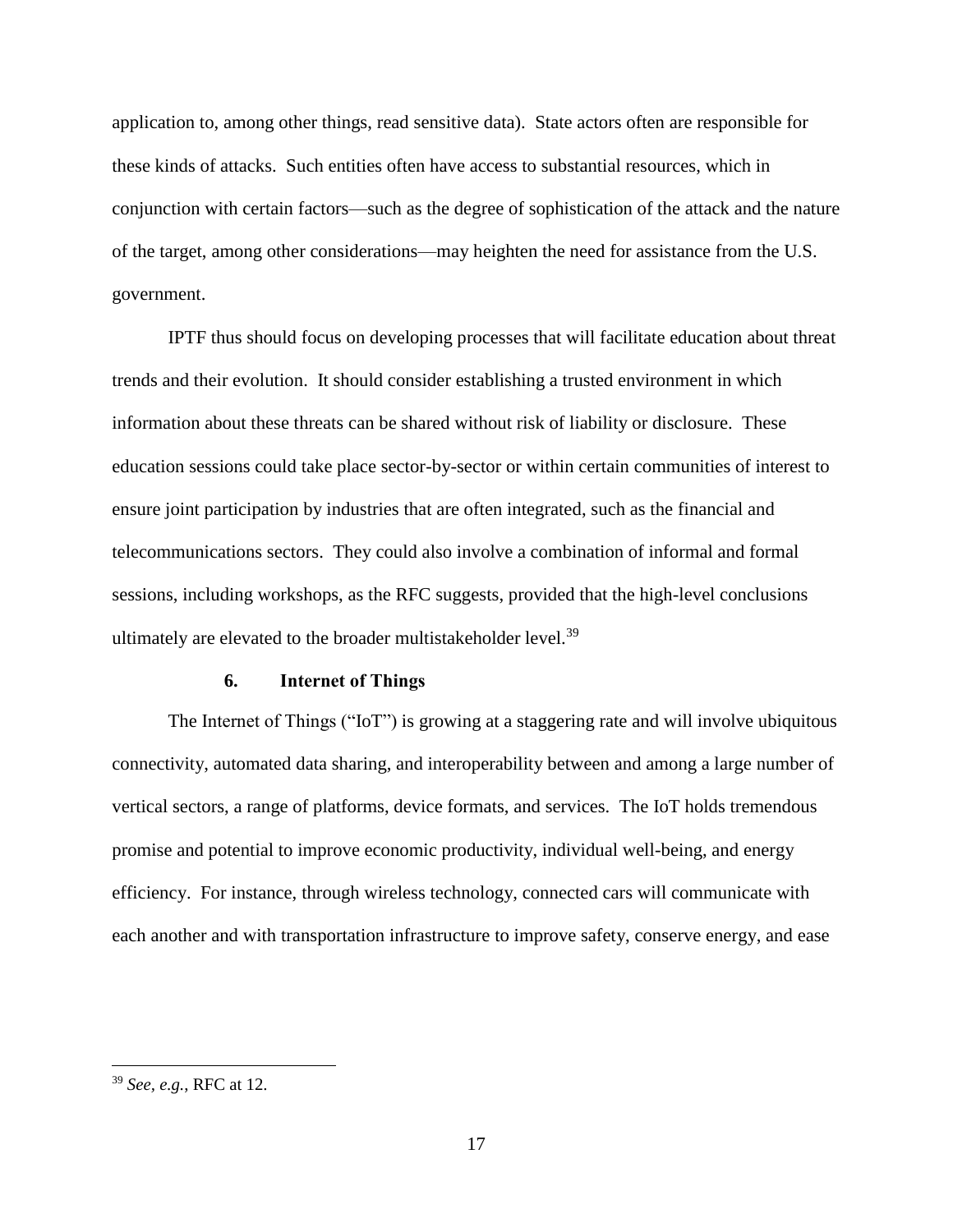congestion.<sup>40</sup> While IoT devices are not immune from cybersecurity threats, top-down regulation would stifle growth and the proper functioning of machines and devices in the dynamic, always-on IoT environment. 41

Other entities have recognized the need for flexibility in this area and already have begun to suggest best practices and to develop cybersecurity standards and solutions to ensure cybersecurity protection and interoperability in the  $I_0T^{1/2}$  IPTF should review the work of these entities, including the Federal Trade Commission, the National Security Telecommunications Advisory Committee, private standards organizations, and others. IPTF's multistakeholder process would be a good venue through which to provide stakeholders with access to these materials so that they can adopt and implement them, as appropriate.

### <span id="page-19-0"></span>**V. CONCLUSION**

Every entity that is part of the Internet ecosystem is both vulnerable to and a potential conduit for cybersecurity threats. Therefore, all parts of the ecosystem must work collaboratively to develop solutions to prevent, detect, and mitigate these threats. NTIA is in a unique position to convene participants from all relevant industry sectors to do just that. CTIA and the Automotive Associations therefore strongly support NTIA's efforts, through IPTF, to convene a multistakeholder process to address cybersecurity threats to non-critical infrastructure industries. CTIA and the Automotive Associations encourage NTIA to use the process through which the NIST Framework was developed, and a comparable voluntary, risk-based and outcome-based approach to cybersecurity, as a model for this next multistakeholder effort.

<sup>40</sup> CTIA, *Mobile Cybersecurity and the Internet of Things: Empowering M2M Communication*, at 18, *available at* http://www.ctia.org/docs/default-source/default-document-library/ctia-iot-white-paper.pdf.

<sup>&</sup>lt;sup>41</sup> *Id.* at 8 (describing the automation of interconnections between devices).

<sup>42</sup> *Id.* at 13-16.